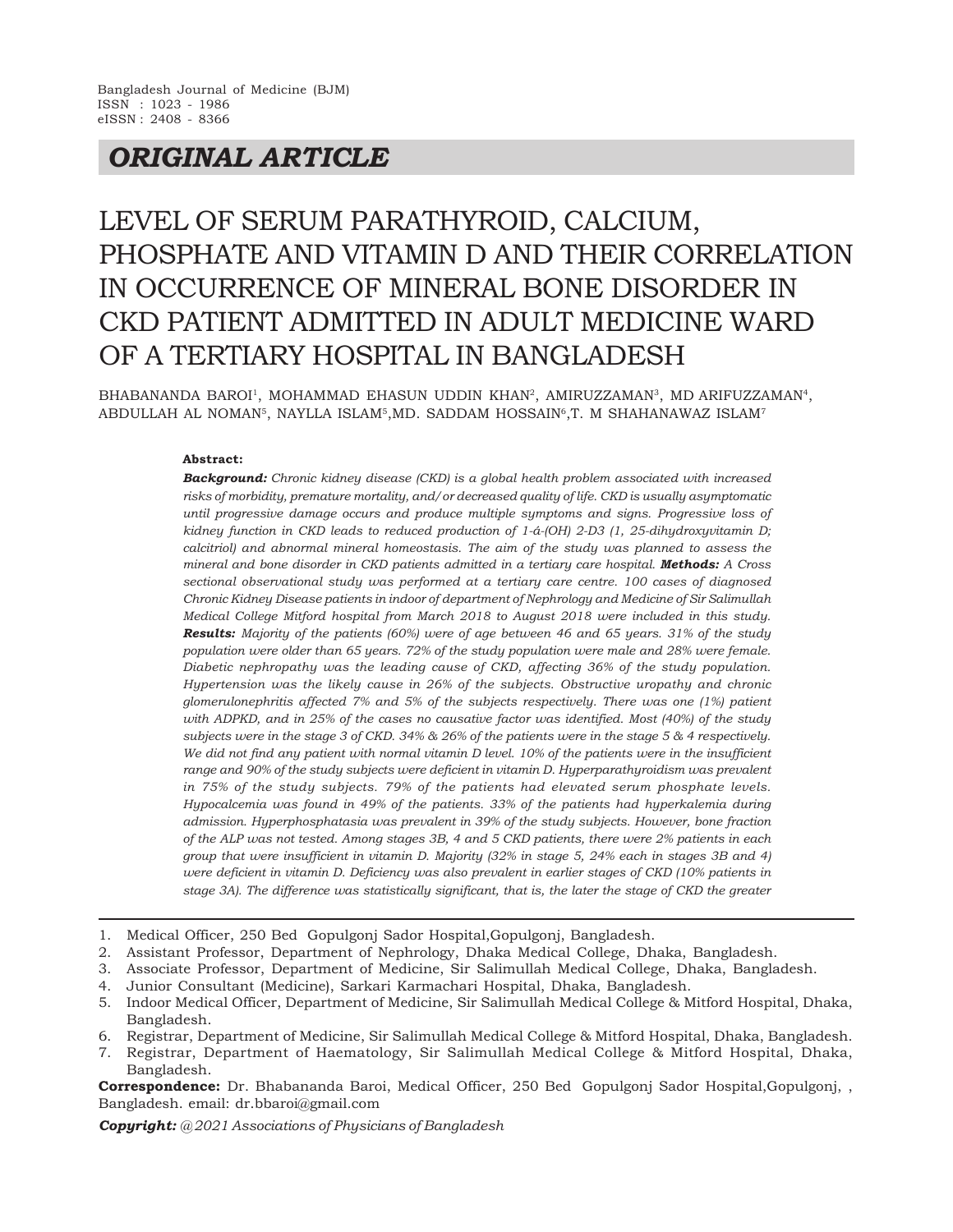*the prevalence of vitamin D deficiency was. All the patients in stage 5 and 4 (34% and 26% respectively) had hyperparathyroidism. 0% and 15% of the patients in stages 3A and 3B respectively had hyperparathyroidism. The difference between groups was statistically significant. Serum calcium level correlated well with the stage of CKD. Most of the patients in stage 5 were hypocalcemic (32 among 34). Among the 39% of the total study population with hyperphosphatasia, 24%, 9% and 6% were in stages 5, 4 & 3B respectively. Which were statistically significant. 49% pf the patients had hyperparathyroidism with hypocalcemia, 26% of the patients had hyperparathyroidism and normal serum calcium levels. None of the patients had hypocalcemia and normal PTH level. Among the 90 patients with deficient vitamin D levels, 46 had hypocalcemia also. 70 patients with deficient vitamin D level also had high PTH level. The difference between groups which was statistically significant. Conclusion: MBD is a common complication in our CKD patients. Raised PTH, low 25(OH) D, and raised phosphorus levels were the most prevalent markers. Majority of our patients presented, or were referred late. Clinical features of MBD in CKD were poor guides to the presence of MBD in our pre-dialysis patients.*

*Keywords: CKD, hypocalcaemia, hyperphosphataemia, vitamin D deficiency, MBD, PTH*

*Received: 18-11-2021 Accepted: 06-04-2022 DOI: https://doi.org/10.3329/bjm.v33i2.59287*

*Citation: Baroi B, Khan MEU, Amiruzzaman, Arifuzzaman M, Noman AA, Islam N et al. Level of Serum Parathyroid, Calcium, Phosphate and Vitamin D and their correlation in occurrence of Mineral Bone Disorderin CKD patient Admitted in Adult Medicine Ward of a tertiary hospital in Bangladesh. Bangladesh J Medicine 2022; 33: 145-153.*

#### **Introduction:**

Chronic kidney disease (CKD) is a global public health  $b$ urden<sup>1</sup> and important contributor to the overall noncommunicable disease burden.2 Although the reported prevalence of CKD varies widely across countries and regions 5–10% of world population are affected with this chronic disease and within the paucity of data the estimated prevalence of CKD in Bangladesh is  $13.1\%$ .<sup>1,3,4</sup>

CKD is a complex and progressive condition<sup>4</sup>, characterized by either kidney damage or a decreased glomerular filtration rate (GFR) of less than 60 mL/  $min/1.73$  m2 for 3 or more months<sup>5-6</sup>, which is associated with serious consequences and increased risk of mortality.2 Almost one million deaths were reported worldwide in 2013 due to CKD and labeled as the 13th leading cause of death.7 Moreover, the societal direct and indirect costs of CKD and endstage renal disease (ESRD) are substantial and increase throughout disease progression.[8] Economic cost associated with CKD is higher and developed countries dedicate more than 1% of the total health budget to the approximately 0.1% of the population that has ESRD.[9] However, ESRD management in low middle income countries is too expensive to meet the burden of treatment, such as, a study reported that 80% of kidney-failure patients could not afford treatment prior to 2003.10 In addition, in Southeast Asia, renal replacement therapy (RRT) or dialysis costs are more than 10 times the annual per capita income of approximately USD 400, and health insurance coverage is low or non-existent for RRT/  $CKD$  treatment.<sup>11</sup>

CKD-associated mineral and bone disorders (also termed as metabolic bone disease, MBD) or CKD-MBD is one of the common complications, appeared with progression of CKD comprising the abnormalities in mineral and bone metabolism having both skeletal and extra skeletal consequences.3,12 Progressive loss of kidney function leads to reduced production of calcitriol (1,25-dihydroxyvitamin D; active vitamin D), an imbalance in serum calcium (Ca) and phosphorus (P) levels and as well as changes in circulating levels of parathyroid hormone (PTH) and elevated fibroblast growth factor 23 (FGF23) levels).<sup>13-14</sup> In addition, multifactorial hypocalcemia and resistance to parathyroid hormone (PTH) can lead to prolonged<sup>3</sup> and excessive synthesis and secretion of PTH, eventually leading to development of secondary hyperparathyroidism and abnormalities in bone architecture (renal osteodystrophy)[14] which can be caused by either a high bone turnover state or a low bone turnover state. In pre-dialysis patients, high bone turnover bone disease is most prevalent. In contrast, low bone turnover predominates in dialysis patients.15 On the other hand, three novel cardiovascular risk factors (hyperphosphatemia, vascular calcification, and elevated fibroblast growth factor 23 (FGF23) levels) have been discovered within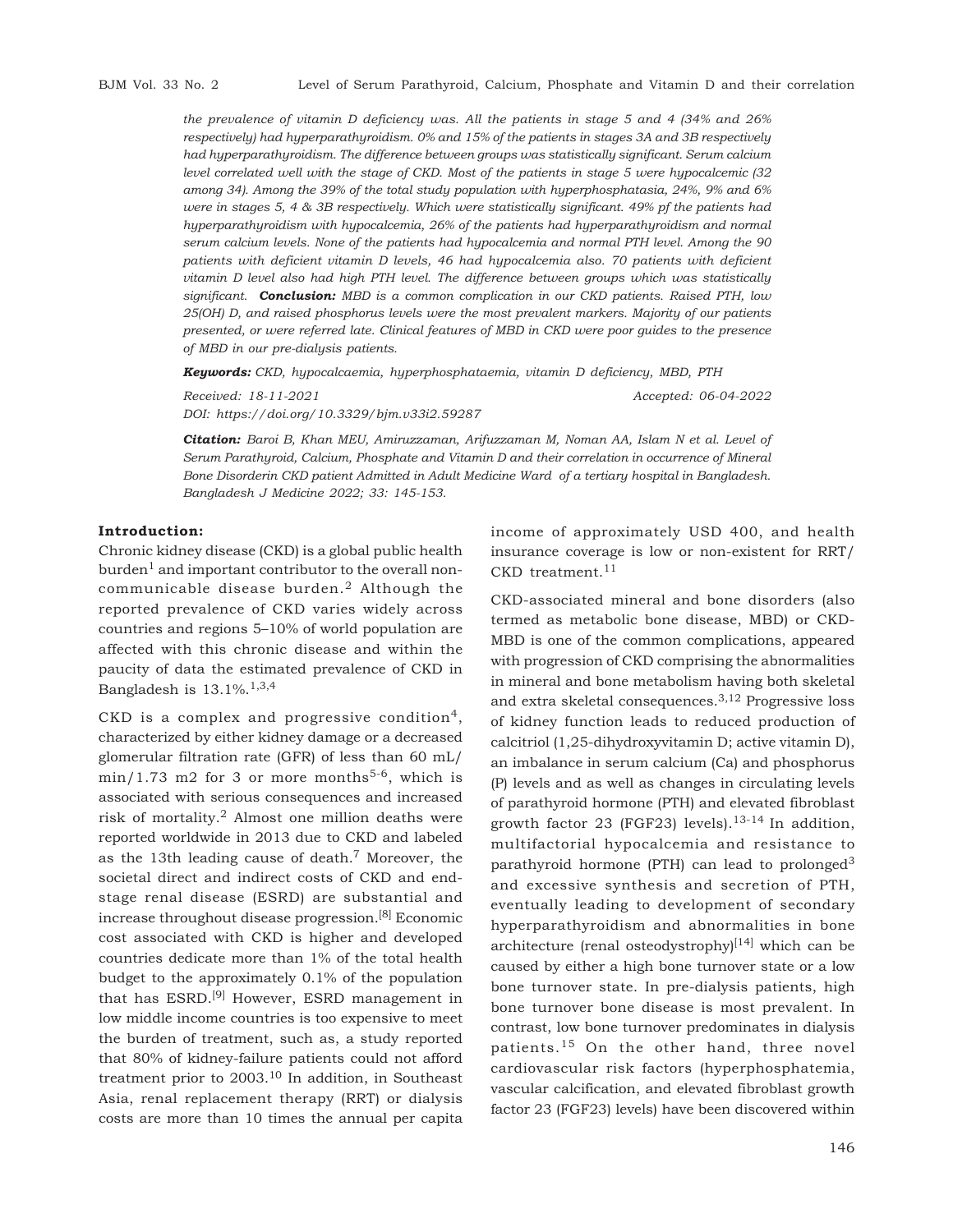the CKD-MBD and their risk factor status confirmed in the general population.

So, CKD-associated mineral bone disorders significantly increase mortality in CKD patients<sup>16</sup> and patients on hemodialysis with high plasma phosphorus level have a 40% higher mortality rate.<sup>17-</sup> <sup>19</sup> Thus, the CKD-MBD manifests a disruption in the systems biology between the injured kidney, skeleton, and cardiovascular system that has a profoundly negative impact on survival in CKD.[20] However, despite high prevalence of mineral and bone disorders in CKD patients<sup>4</sup>, there are limited data on CKD-MBD in our country. Therefore, the objective of this study is to find out the frequency of MBD in CKD patient admitted in adult Nephrology and Medicine ward of SirSalimullah Medical College Mitford Hospital.

#### **Methods:**

A hospital based cross sectional observational study was performed in indoor patientsin Nephrology and Medicine department of Sir Salimullah Medical College Mitford hospital. All the in patients (>18years) who were diagnosed with CKD stage 3-5 between March 2018 to August2018 were included in this study. History, clinical features, Investigation and treatment given was collected from the records. Patients on dialysis,on steroids and other drugs which have effect on bone,with primary bone diseases and patients who have kidney transplantwith were excluded from the A total of 100 patients were included in the study. Stage of CKD and MBD were determined by analyzing data and statistical analysis was done.

#### **Statistical analysis:**

Results for variables were expressed as means and percentages. To establish relationship in between variables chi-square analysis, student t test and Fisher's Exact test were done andthe p value of less than 0.05 was considered statistically significant. The SPSS 25 software was used for statistical analysis.

#### **Results:**

#### **Demographic Characteristics:**

Majority of the patients (60%) were of age between 46 and 65 years. 31% of the study population were older than 65 years.

72% of the study population were male and 28% were female.

Diabetic nephropathy was the leading cause of CKD, affecting 36% of the study population. Hypertension was the likely cause in 26% of the subjects. Obstructive uropathy and chronic glomerulonephritis affected 7% and 5% of the subjects respectively. There was one (1%) patient with ADPKD, and in 25% of the cases no causative factor was identified (Table-I).

Most (40%) of the study subjects were in the stage 3 of CKD. 34% & 26% of the patients were in the stage 5& 4 respectively (Table -II).

No patient with normal vitamin D level was found. 10% of the patients were in the insufficient range and 90% of the study subjects were deficient in vitamin D (Table-III).

**Table-I** *Distribution of study patients according to etiology of CKD (n = 100)*

| Aetiology                  | Frequency $(\%)$ |
|----------------------------|------------------|
| Chronic Glomerulonephritis | 5(5)             |
| Hypertension               | 26(26)           |
| Diabetes Mellitus          | 36(36)           |
| Obstructive uropathy       | 7(7)             |
| Unknown                    | 25(25)           |
| ADPKD                      | 1(1)             |

**Table II** *Distribution of study patients according to Stage of CKD (n = 100)*

|          | Frequency | Percentage |
|----------|-----------|------------|
| Stage 3A | 7         | 7.0        |
| Stage 3B | 33        | 33.0       |
| Stage 4  | 26        | 26.0       |
| Stage 5  | 34        | 34         |
| Total    | 100       | 100        |

## **Table-III** *Distribution of study patients according to Vitamin D level (n = 100)*

|              |     | Frequency Percentage Cumulative |            |
|--------------|-----|---------------------------------|------------|
|              |     |                                 | percentage |
| Insufficient | 10  | 10.0                            | 10         |
| Deficient    | 90  | 90.0                            | 100        |
| Total        | 100 | 100                             |            |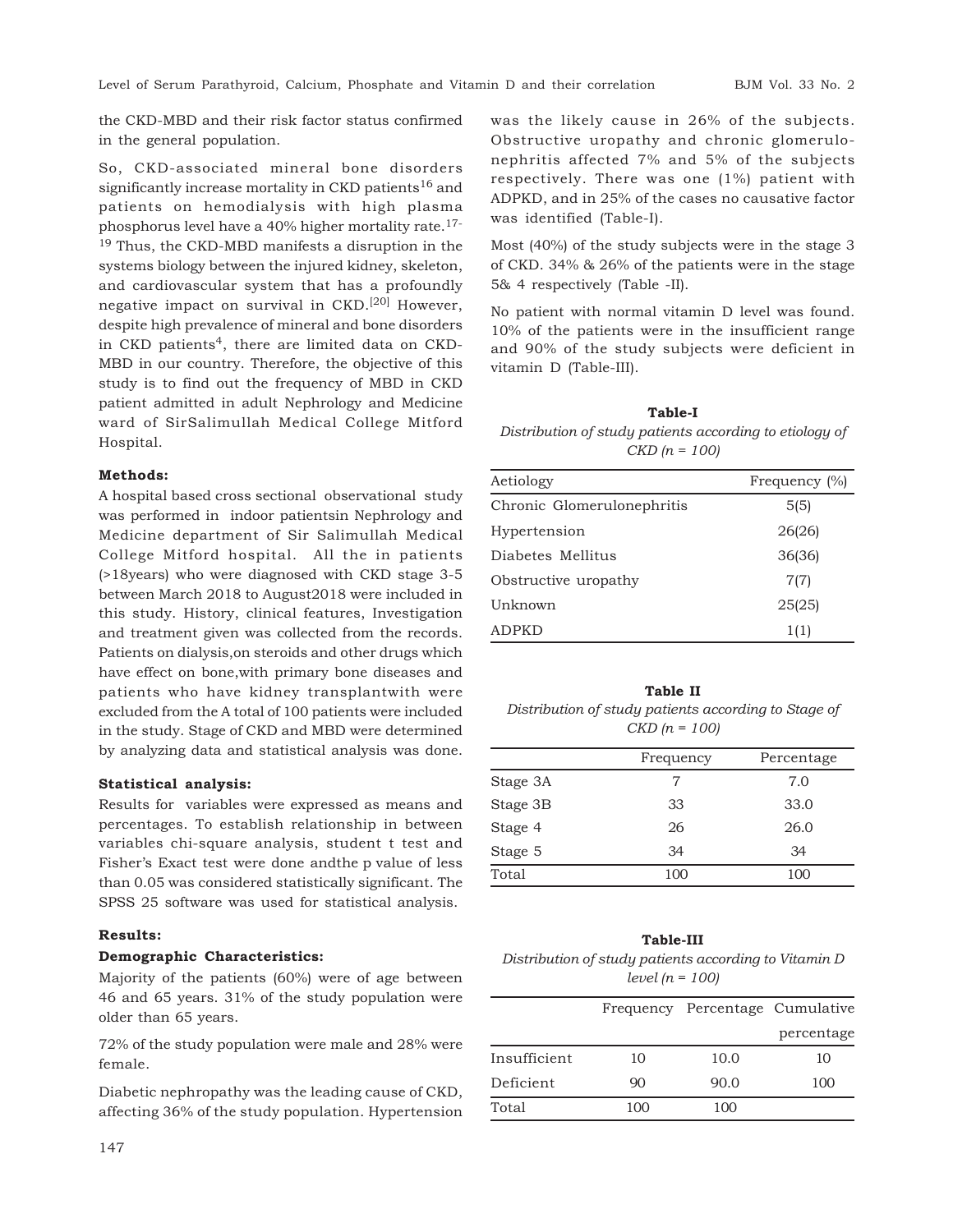BJM Vol. 33 No. 2 Level of Serum Parathyroid, Calcium, Phosphate and Vitamin D and their correlation

Hyperparathyroidism was prevalent in 75% of the study subjects (Table-IV).

79% of the patients had elevated serum phosphate levels (Table-V).

| <b>Table-IV</b>                                       |
|-------------------------------------------------------|
| Distribution of study patients according to Serum PTH |
| level $(n = 100)$                                     |

|                  |     | Frequency Percentage Cumulative |            |  |
|------------------|-----|---------------------------------|------------|--|
|                  |     |                                 | percentage |  |
| Normal           | 25  | 25.0                            | 25         |  |
| Hyperparathyroid | 75  | 75.0                            | 100        |  |
| Total            | 100 | 100                             |            |  |

| <b>Table-V</b>                                    |
|---------------------------------------------------|
| Distribution of study patients according to Serum |
| Phosphate $(n = 100)$                             |

|                       |     |      | Frequency Percentage Cumulative |  |
|-----------------------|-----|------|---------------------------------|--|
|                       |     |      | percentage                      |  |
| Normal                | 21  | 21.0 | 21                              |  |
| Hyperphosphataemia 79 |     | 79.0 | 100                             |  |
| Total                 | 100 | 100  |                                 |  |

Hypocalcemia was found in 49% of the patients (Table VI).

Among stages 3B, 4 and 5 CKD patients, there were 2% patients in each group that were insufficient in vitamin D. Majority (32% in stage 5, 24% each in stages 3B and 4) were deficient in vitamin D. Deficiency was also prevalent in earlier stages of CKD (10% patients in stage 3A). The difference was statistically significant, that is, the later the stage of CKD the greater the prevalence of vitamin D deficiency was Table VII.

All the patients in stage 5 and 4(34% and 26% respectively) had hyperparathyroidism. 0% and 15% of the patients in stages 3A and 3B respectively had hyperparathyroidism. The difference between groups was statistically significant (Table-VIII).

**Table VI** *Distribution of study patients according to Serum Calcium (n = 100)*

|               |     | Frequency Percentage Cumulative |            |
|---------------|-----|---------------------------------|------------|
|               |     |                                 | percentage |
| Normal        | 51  | 51.0                            | 51         |
| Hypocalcaemia | 49  | 49.0                            | 100        |
| Total         | 100 | 100                             |            |

| <b>Table VII</b>                                              |  |
|---------------------------------------------------------------|--|
| Correlation between Vitamin D level& Stage of CKD $(n = 100)$ |  |

|           |              | Stage 3A | Stage 3B | Stage 4 | Stage 5 | Total |
|-----------|--------------|----------|----------|---------|---------|-------|
| Vitamin D | Insufficient |          |          |         |         | 10    |
|           | Deficient    | 10       | 24       | 24      | 32      | 90    |
| Total     |              | 14       | 26       | 26      | 34      | 100   |

**Table VIII**

| Correlation between Serum PTH level & Stage of CKD ( $n = 100$ ) |  |  |  |  |
|------------------------------------------------------------------|--|--|--|--|
|------------------------------------------------------------------|--|--|--|--|

|            |                  | Stage 3A | Stage 3B | Stage 4 | Stage 5 | Total |
|------------|------------------|----------|----------|---------|---------|-------|
| <b>PTH</b> | Normal           | 13       | 12       |         |         | 25    |
|            | Hyperparathyroid |          | 15       | 26      | 34      | 75    |
| Total      |                  | 13       | 27       | 26      | 34      | 100   |

**Chi-Square Tests**

|                    | Value df              | Asymptomatic Significance (2-sided) |
|--------------------|-----------------------|-------------------------------------|
| Pearson Chi-Square | $60.967$ <sup>a</sup> | .000                                |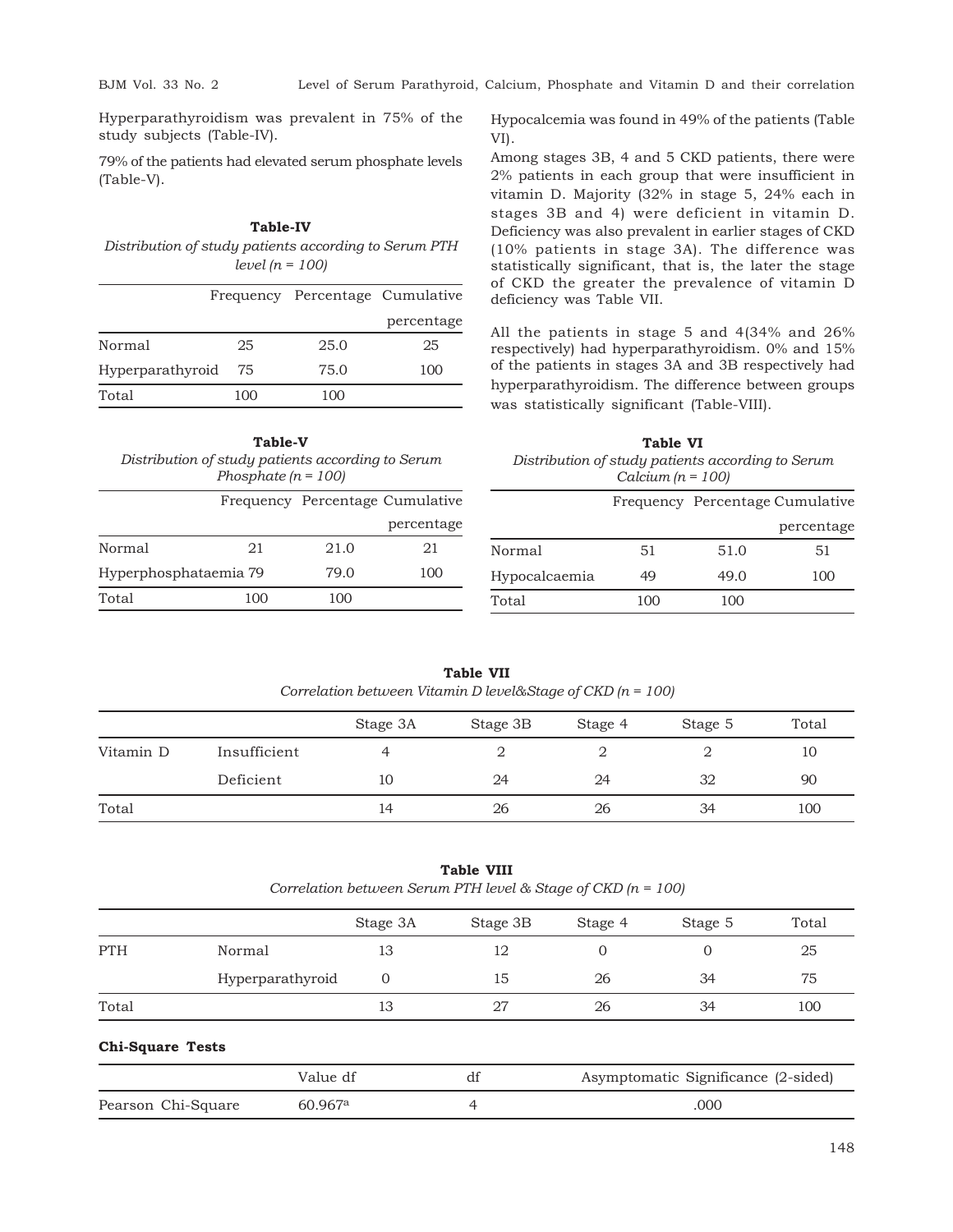|       |               | Stage 3A | Stage 3B | Stage 4 | Stage 5 | Total |
|-------|---------------|----------|----------|---------|---------|-------|
| Ca    | Normal        | 13       |          | 14      |         | 51    |
|       | Hypocalcaemia |          | 22       | 12      | 32      | 49    |
| Total |               | 14       | 26       | 26      | 34      | 100   |

**Table IX** *Correlation between Serum calcium level&Stage of CKD (n = 100)*

## **Chi-Square Tests**

|                    | Value df | Asymptomatic Significance (2-sided) |
|--------------------|----------|-------------------------------------|
| Pearson Chi-Square | 49.637a  | .000                                |

Serum calcium level correlated well with the stage of CKD. Most of the patients in stage 5 were hypocalcemic (32 among 34).

**Table X** *Correlation between Serum ALP level&Stage of CKD (n = 100)*

|       |                    | Stage 3A | Stage 3B | Stage 4 | Stage 5 | Total |
|-------|--------------------|----------|----------|---------|---------|-------|
| ALP   | Normal             | 14       | 20       |         | 10      | 61    |
|       | Hyperphosphataesia |          |          |         | 24      | 39    |
| Total |                    | 14       | 26       | 26      | 34      | 100   |

## **Chi-Square Tests**

|                    | Value df | Asymptomatic Significance (2-sided) |
|--------------------|----------|-------------------------------------|
| Pearson Chi-Square | 26.192ª  | 000                                 |

Serum calcium level correlated well with the stage of CKD. Most of the patients in stage 5 were hypocalcemic (32 among 34).

## **Table-XI** *Correlation between Serum PTH and Calcium levels (n = 100)*

|            |                  | Normal | Hypocalcaemia | Total |
|------------|------------------|--------|---------------|-------|
| <b>PTH</b> | Normal           | 25     |               | 25    |
|            | Hyperparathyroid | 26     | 49            | 75    |
| Total      |                  | 51     | 49            | 100   |

## **Chi-Square Tests**

|                    | Value df | Asymptomatic Significance (2-sided) |
|--------------------|----------|-------------------------------------|
| Pearson Chi-Square | 32.026ª  | 000                                 |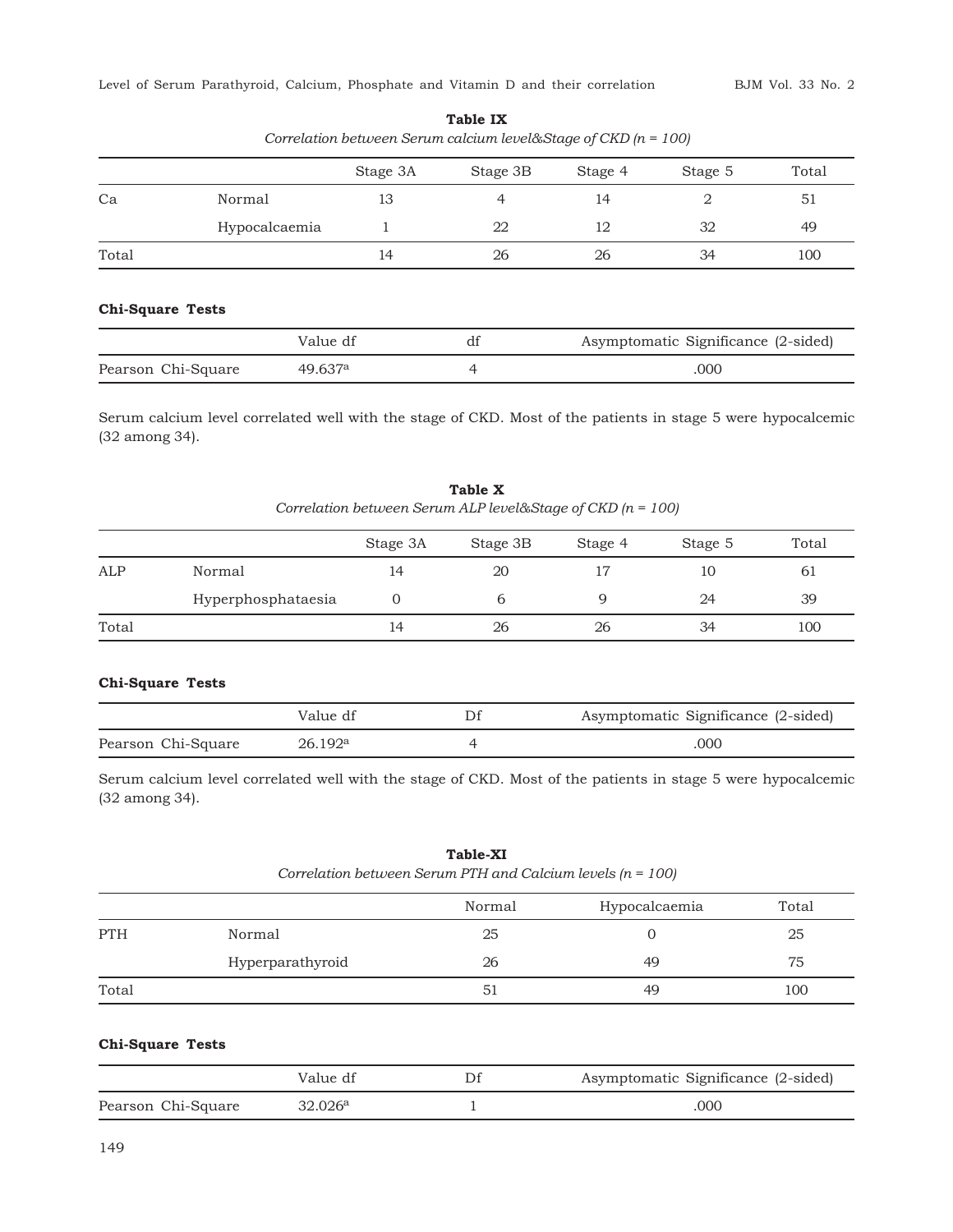49% pf the patients had hyperparathyroidism with hypocalcemia, 26% of the patients had hyperparathyroidism and normal serum calcium levels. None of the patients had hypocalcemia and normal PTH level (Fig.-1).

Among the 90 patients with deficient vitamin D levels, 46 had hypocalcemia also 70 patients with deficient vitamin D level also had high PTH level. The difference between groups was statistically significant.



**Fig.-1:** *Bar Chart*

## **Table XII**

*Correlation between Serum 25(OH)D and Calcium levels (n = 100)*

|       |                        |    | Normal Hypocalcaemia Total |     |
|-------|------------------------|----|----------------------------|-----|
|       | Vitamin D Insufficient |    | З                          | 10  |
|       | Deficient              | 44 | 46                         | QO  |
| Total |                        | 51 | 49                         | 100 |

## **Chi-Square Tests**

|            | Value df Df     | Asymptomatic           |
|------------|-----------------|------------------------|
|            |                 | Significance (2-sided) |
| Pearson    | $1.605^{\rm a}$ | .205                   |
| Chi-Square |                 |                        |



**Fig.-2:** *Bar Chart*

**Table-XIII**

*Correlation between Serum 25(OH)D and PTH levels (n = 100)*

|       |                        |    | Normal Hypocalcaemia Total |     |
|-------|------------------------|----|----------------------------|-----|
|       | Vitamin D Insufficient | 5. | 5.                         | 10  |
|       | Deficient              | 20 | 70                         | 90  |
| Total |                        | 25 | 75                         | 100 |

## **Chi-Square Tests**

|            | Value df Df | Asymptomatic           |
|------------|-------------|------------------------|
|            |             | Significance (2-sided) |
| Pearson    | 3.704a      | .054                   |
| Chi-Square |             |                        |



**Fig.-3:** *Bar Chart*

#### **Discussion:**

The study was done on 100 patients diagnosed as a case of Chronic Kidney Diseae after considering the exclusion and inclusion criteria described in the previous chapters.

 In this study, majority of the patients (60%) were of age between 46 and 65 years. 31% of the study population were older than 65 years. 72% of the study population were male and 28% were female. In a study done by Julius U. Okoye, Ejikeme B. et al in Nigeria, 63.1% were males. The subjects were aged between 18 and 86 years. $21$ 

Diabetic nephropathy was the leading cause of CKD, affecting 36% of the study population. Hypertension was the likely cause in 26% of the subjects. Obstructive uropathy and chronic glomerulonephritis affected 7% and 5% of the subjects respectively. There was one (1%) patient with ADPKD, and in 25% of the cases no causative factor was identified. In the study done by Julius U. Okoye, Ejikeme B. et al in Nigeria, Chronic Glomerulonephritis, hypertension and Diabetes mellitus were the main causes of chronic kidney disease.<sup>21</sup>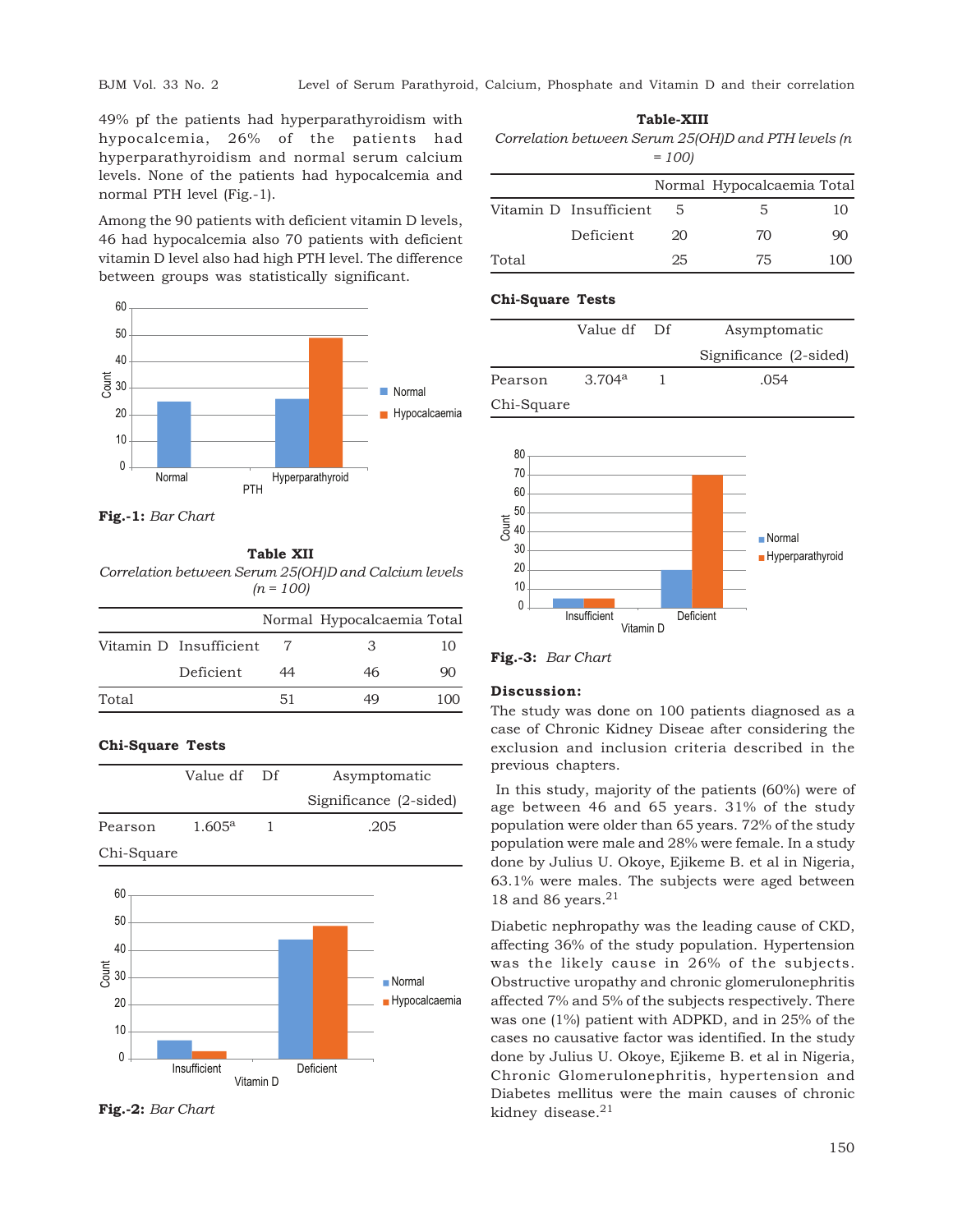In our study, most (40%) of the study subjects were in the stage 3 of CKD. 34% & 26% of the patients were in the stage 5 & 4 respectively.In a study in BIRDEM22 16%, 29.4%,54.6% were in stages 3,4,5 CKD respectively.In the Nigerian study, 25.9%, 50.6%, and 23.5% were in stages 3, 4, and 5 CKD respectively.<sup>21</sup>

 In this study, we did not find any patient with normal vitamin D level. 10% of the patients were in the insufficient range and 90% of the study subjects were deficient in vitamin D. In the Nigerian study, all patients had low levels of 25 (OH) D, 62.4% had vitamin D deficiency, while 37.6% had insufficient vitamin D.<sup>21</sup>

Other studies done in USA23,24 and UK25 showed similar findings. Wolf et al<sup>[24]</sup> found 78% of patients they studied, had low 25(OH) D i.e. <75 nmol/L, with blacks being more deficient than whites. Gonzalez et al23 found that 86% of 43 CKD patients they studied had inadequate 25(OH) vitamin D. Kosmadakis et al  $^{[25]}$ studied stages 3 and 4 CKD patients, found 25(OH) D insufficiency with values not much different in the 2 stages (39.8±24 versus 38.3±22.3nmol/L). The finding of low 25 (OH) D in our study is significant considering the increased all-cause mortality noted in patients with deficiency as was documented by Mehrota et al.<sup>26</sup> They studied 3011 predialysis patients, found that those with 25(OH) D levels < 37.5 nmol/L had increased risk for all-cause mortality, compared to those with vitamin D sufficiency.

Other studies have shown that decreases in calcitriol levels occurred in patients with early CKD and preceded increases in serum PTH levels.27 These are in agreement with this study in which none of the patients had sufficiency of 25 (OH) D (from FGF-23 inhibition), while about 25% of them had normal levels of PTH.

Though none of our patients were not in end stage renal disease, there was still a high prevalence of these markers of CKD-MBD. This may explain the high mortality rates even in earlier stages of CKD. This study showed low levels of vitamin D, with high rates of hyperparathyroidism and hyperphosphataemia. Hypocalcemia was found in 49% of our patients during admission. But the Nigerian study differs in this aspect as only 5.9% of the cases there had hypocalcemia.<sup>21</sup>

In SEEK study<sup>28</sup>, where pre-dialysis patients were similarly studied, it was found that blacks had significantly lower levels of 25(OH) D but higher levels of calcium, phosphorus and PTH. This high secondary hyperparathyroidism (SHPT) and 25(OH) D deficiency

occurs early in the course of CKD, irrespective of age, gender, diabetes mellitus, eGFR, calcium and phosphorus. Some studies have suggested that this high prevalence might be due to blacks having reduced calcium sensing capacity, $29$  or due to greater skeletal resistance to PTH among blacks.<sup>30</sup>

In our study, hyperparathyroidism was prevalent in 75% of the study subjects. In the Nigerian study, 84.7% of the patients had hyperparathyroidism. 79% of the patients had elevated serum phosphate levels in our study. In the Nigerian study, 69.4% had hyperphosphataemia. In Ananna's<sup>22</sup> study significantly low rate (44.8%-56.2%) of raised serum ALP was seen in CKDMBD cases compared to 72.5%- 83.2% rate of raised iPTH in those cases. Also, there were no increase in the rate of raised serum iPTH and ALP with worsened CKD stages

There is currently a phosphate-centric paradigm for the pathophysiology and therapy of CKD. In our environment, serum phosphorus is routinely assayed in patients. There is, the tendency to treat hyperphosphataemia with available calcium containing phosphate binders in addition to vitamin D analogues. Also, patients are dialyzed with high calcium containing dialysate. Without concomitant assays of serum PTH, vitamin D, and FGF-23, this practice no longer enjoys a favorable review, and predisposes patients to adynamic bone disease (ABD) which worsens vascular calcification type of MBD as noted, in the work by Sanusi et al.<sup>[30]</sup> Also, calcium in these compounds has a stimulatory effect on the secretion of FGF23 which further sustains the MBD. This however is not the case with Sevelamer or Lanthanum carbonate.<sup>31</sup>

In our study, 33% of the patients had hyperkalemia during admission. In the Nigerian study, 41.2% had hyperkalemia.<sup>21</sup>

Hyperphosphatasia was prevalent in 39% of our study subjects. However, bone fraction of the ALP was not tested. In the Nigerian study, 24.7% had high levels of alkaline phosphatase.<sup>21</sup>

Among the 34 patients in the stage 5 CKD, 24 (24%) were male and 10 (10%) were female. 7% and 22% of the patients in stage 3A and 3B CKD respectively were male, with 0% and 11% being female in those groups respectively. The sex difference between groups were not statistically significant.

In this study, among stages 3B, 4 and 5 CKD patients, there were 2% patients in each group that were insufficient in vitamin D. Majority (32% in stage 5, 24% each in stages 3B and 4) were deficient in vitamin D. Deficiency was also prevalent in earlier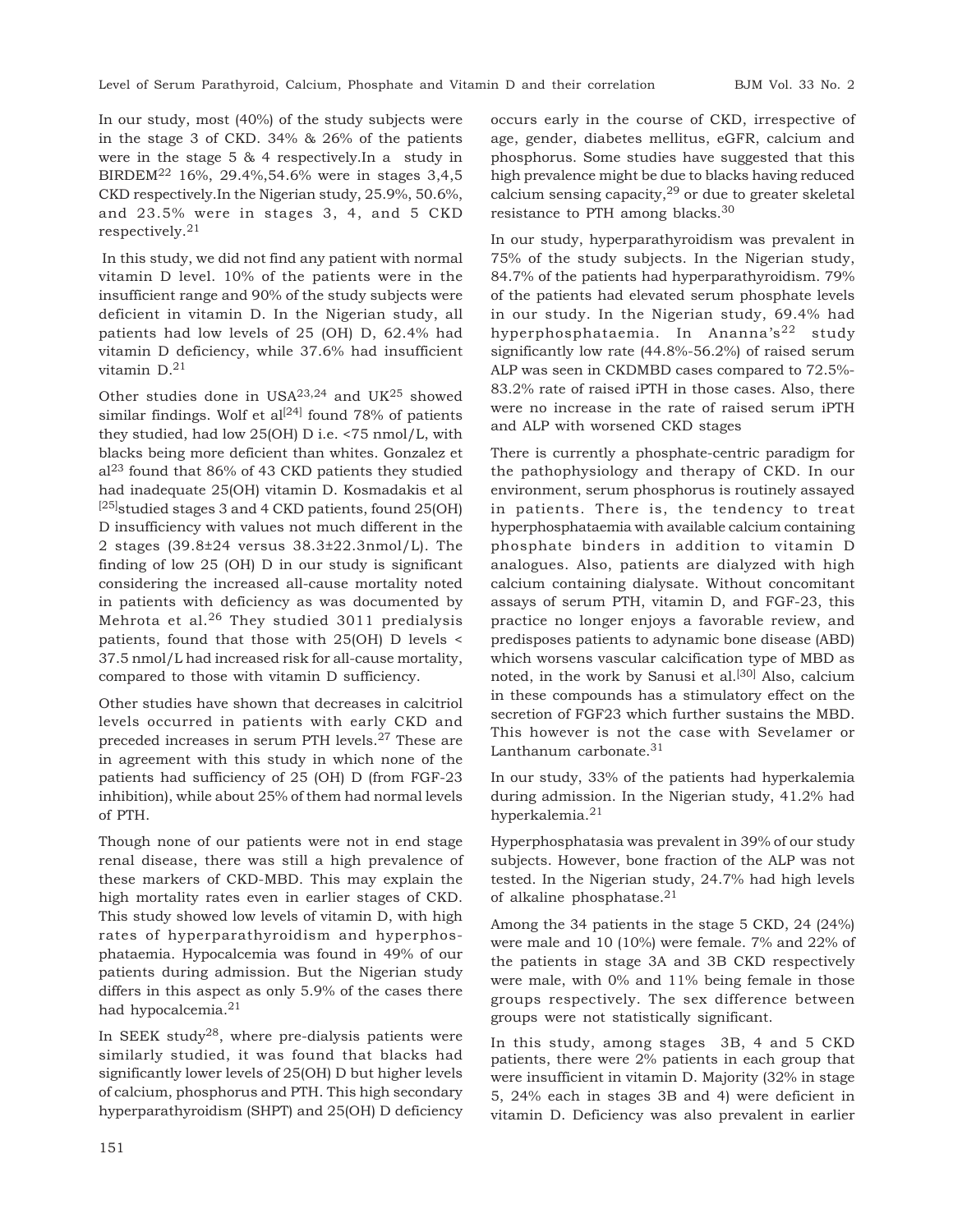stages of CKD (10% patients in stage 3A). The difference was statistically significant, that is, the later the stage of CKD the greater the prevalence of vitamin D deficiency was. This finding is similar to the Nigerian study, which saw worsening Vitamin D deficiency as CKD stage increased. However, prevalence of vitamin D insufficiency (relative higher Vitamin D levels) appeared to fall with worsening renal function. The changing pattern of vitamin D insufficiency and deficiency with increasing CKD stage was assessed using  $X^2$  test for trend.<sup>21</sup>

 All our patients& in stage 4 and 3b (34% and 26% respectively) had hyperparathyroidism. None, 1% and 14% of the patients in stages 1, 2 and 3A 39 respectively had hyperparathyroidism. The difference between groups was statistically significant. Serum calcium level correlated well with the stage of CKD. Most of the patients in stage 5 were hypocalcemic (32 among 34). Among the 39% of the total study population with hyperphosphatasia, 24%, 9% and 6% were in stages 5, 4 & 3B respectively. The difference between groups were statistically significant. 49% pf the patients had hyperparathyroidism with hypocalcemia, 26% of the patients had hyperparathyroidism and normal serum calcium levels. None of the patients had hypocalcemia and normal PTH level. Among the 90 patients with deficient vitamin D levels, 46 had hypocalcemia also. 70 patients with deficient vitamin D level also had high PTH level. The difference between groups was statistically significant.

## **Conclusion:**

The findings of this study suggest that MBD as a complication is common in our CKD patients. Raised PTH, low 25(OH) D, and raised phosphorus levels were the most prevalent markers, even in this population of pre-dialysis patients. Majority of our patients presented, or were referred late. Clinical features of MBD in CKD were poor guides to the presence of MBD in our pre-dialysis patients. It therefore may not be proper for practitioners to wait for symptoms and signs to manifest.

#### **Limitations:**

The study was done on 100 cases only due to time and resource constraint. It was done in only one centre in Dhaka, which may not reflect the wholesome picture of our country. Due to the cross-sectional nature of this study, patients were assessed only at presentation. There is a chance of changes in CKD stages estimation on further patient follow up. There are also diurnal variations in the metabolites assayed, some variations occur with meals, and different coefficients of variation of assays exist. Bone fraction

(bALP) ALP and FGF-23 levels could not be assayed in this study.

#### **Conflict of Interest:**

The authors stated that there is no conflict of interest in this study.

## **Ethical consideration:**

The study was conducted after approval from the ethical review committee. The confidentiality and anonymity of the study participants were maintained.

#### **References:**

- 1. Hill NR, Fatoba ST, Oke JL, et al. Global Prevalence of Chronic Kidney Disease - A Systematic Review and Meta-Analysis. PLoS One. 2016;11(7):1-18. https://doi.org/10.1371/journal.pone.0158765. PMid:27383068 PMCid:PMC4934905
- 2. Jha V, Wang AYM, Wang H. The impact of CKD identification in large countries: The burden of illness. Nephrol Dial Transplant. 2012;27(SUPPL. 3):32-8. https://doi.org/10.1093/ndt/gfs113. PMid:23115140
- 3. Thomas R, Kanso A, Sedor JR. Chronic Kidney Disease and Its Complications. Prim Care. 2008;35(2):1-15. https://doi.org/10.1016/j.pop. 2008.01.008. PMid:18486718 PMCid:PMC2474786
- 4. Ghosh B, Brojen T, Banerjee S, et al. The high prevalence of chronic kidney disease-mineral bone disorders: A hospital-based cross-sectional study. Indian J Nephrol. 2012;22(4):285. https://doi.org/ 10.4103/0971-4065.101249. PMid:23162273 PMCid:PMC3495351
- 5. Nugent RA, Fathima SF, Feigl AB, Chyung D. The burden of chronic kidney disease on developing nations: A 21st-century challenge in global health. Nephron - ClinPract. 2011;118(3):269-77. https:// doi.org/10.1159/000321382. PMid:21212690
- 6. National Kidney Foundation. K/DOQI clinical practice guidelines for chronic kidney disease: evaluation, classification, and stratification. Am J Kidney Dis 2002; 39 (suppl 1): S1-266.
- 7. Mohsen Naghavi, Haidong Wang, Rafael Lozano,et al. Global , regional , and national age - sex specific all-cause and cause-specific mortality for 240 causes of death, 1990 - 2013: a systematic analysis for the Global Burden of Disease Study 2013. Lancet. 2014;385(9963):117-71. https://doi.org/10.1016/ S0140-6736(14)61682-2
- 8. McQueen RB, Farahbakhshian S, Bell KF,et al. Economic burden of comorbid chronic kidney disease and diabetes. J Med Econ. 2017;20(6):585- 91. https://doi.org/10.1080/13696998.2017. 1288127. PMid:28128669
- 9. Hossain MP, Goyder EC, RigbyJE,et al. CKD and Poverty/ : A Growing Global Challenge. Am J Kidney Dis. 2009;53(1):166-74. https://doi.org/10.1053/ j.ajkd.2007.10.047. PMid:19101400